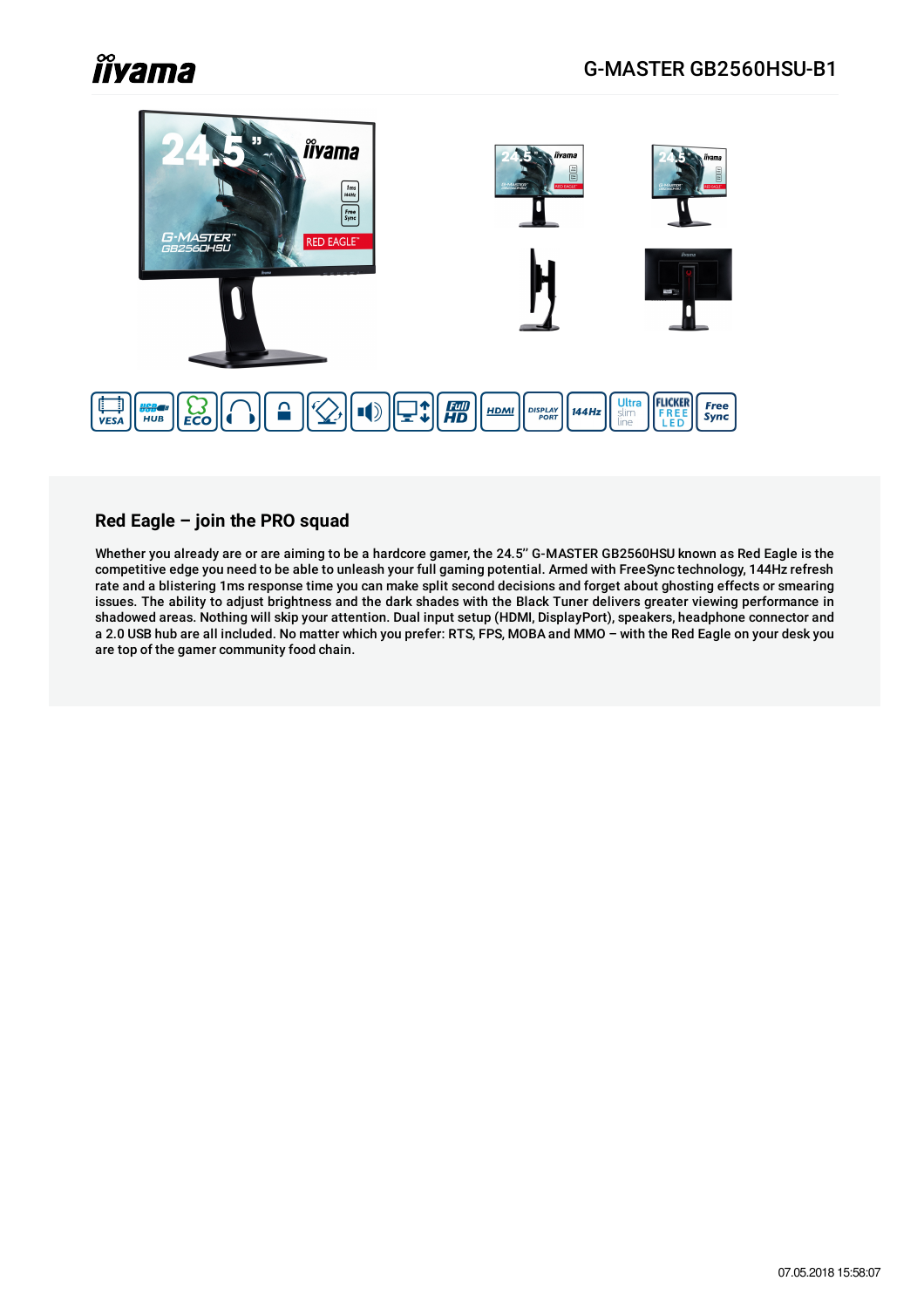

144Hz



FreeSync™ Technology

Rapid refresh rate and frame rate guarantee smooth, blur free and judder free graphics, with lower latency and lag improving response times for fast paced games. Especially suited to the fast pace games like FPS, racers, MOBA and sports where the 144Hz refresh rate delivers the crisp and sharp images needed to raise your game.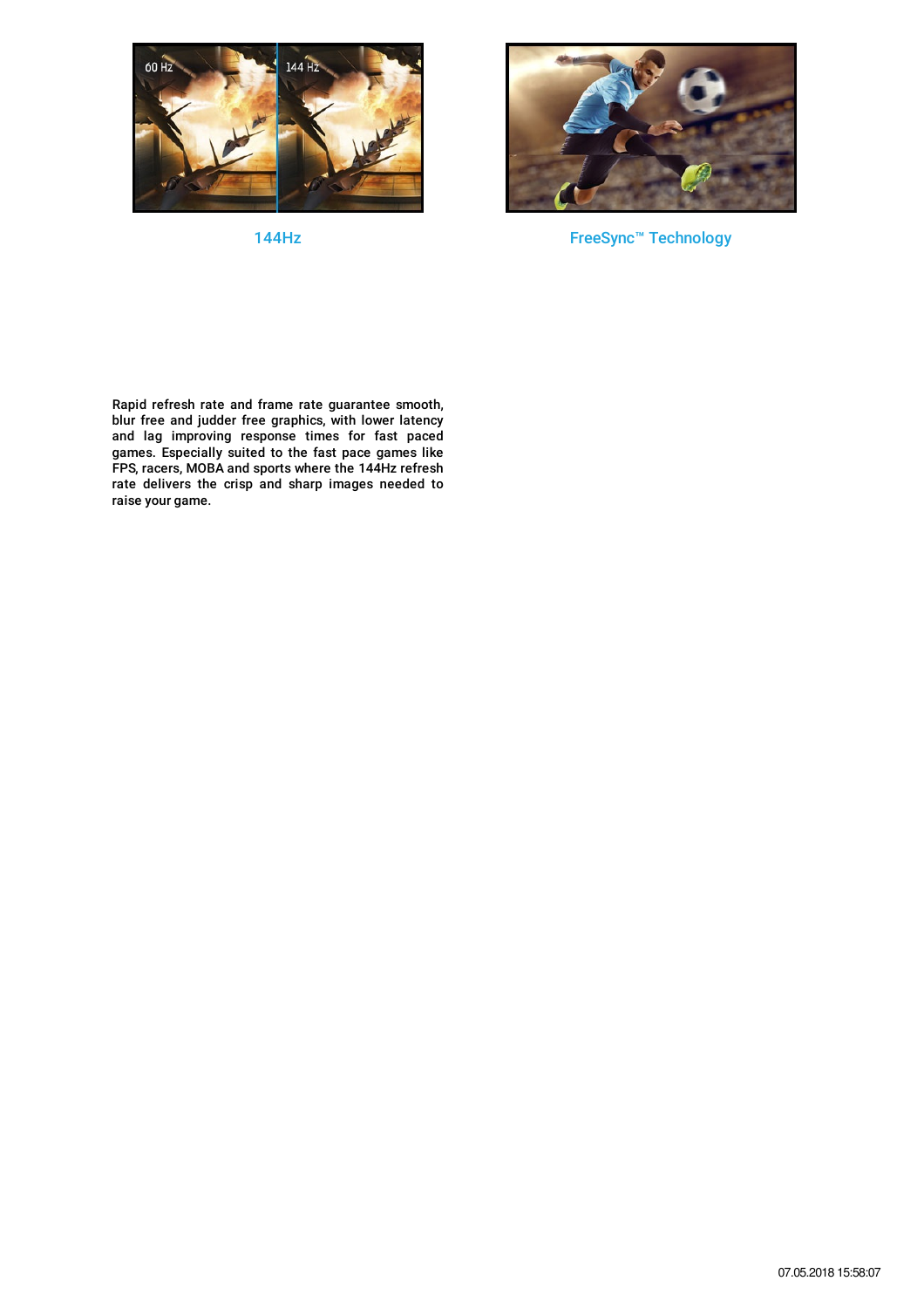### 01 DISPLAY CHARACTERISTICS

| Diagonal               | 24.5", 62.2cm                                                         |
|------------------------|-----------------------------------------------------------------------|
| Panel                  | TN LED, matte finish                                                  |
| Native resolution      | 1920 x 1080 @144Hz (2.1 megapixel Full HD)                            |
| Aspect ratio           | 16:9                                                                  |
| <b>Brightness</b>      | 400 cd/m <sup>2</sup> typical                                         |
| Static contrast        | 1000:1 typical                                                        |
| Advanced contrast      | 80M:1                                                                 |
| Response time          | 1 <sub>ms</sub>                                                       |
| Viewing zone           | horizontal/vertical: 170°/160°, right/left: 85°/85°, up/down: 80°/80° |
| Colour support         | 16.7mln 8bit (6bit + Hi-FRC)                                          |
| <b>Horizontal Sync</b> | 30 - 167KHz                                                           |
| <b>Vertical Sync</b>   | 40 - 144Hz                                                            |
| Viewable area W x H    | 543.74 x 302.61mm, 21.4 x 11.9"                                       |
| Pixel pitch            | $0.283$ mm                                                            |
| Colour                 | matte, black                                                          |

#### 02 INTERFACES / CONNECTORS / CONTROLS

| Signal input        | HDMI x1<br>DisplayPort x1 |
|---------------------|---------------------------|
| USB HUB             | x2(v.2.0)                 |
| <b>HDCP</b>         | yes                       |
| Headphone connector | yes                       |

## 03 FEATURES

| <b>Blue light reducer</b> | yes                                                                                                                                                                                                                                                                                                                                                                                                                             |
|---------------------------|---------------------------------------------------------------------------------------------------------------------------------------------------------------------------------------------------------------------------------------------------------------------------------------------------------------------------------------------------------------------------------------------------------------------------------|
| Flicker free              | yes                                                                                                                                                                                                                                                                                                                                                                                                                             |
| FreeSync support          | @40-144Hz                                                                                                                                                                                                                                                                                                                                                                                                                       |
| OSD languages             | EN, DE, FR, ES, IT, RU, JP, CZ, NL, PL                                                                                                                                                                                                                                                                                                                                                                                          |
| Control buttons           | Power, Menu/ Select, Scroll down/ Volume, Scroll up/ ECO Mode, Exit, Input                                                                                                                                                                                                                                                                                                                                                      |
| User controls             | picture adjust (contrast, brightness, OverDrive, ACR, ECO, Blue Light Reducer,<br>Black Tuner, colour saturation, gamma), input select, audio adjust (volume, mute),<br>store user settings, colour adjust, manual image adjust (i-style Colour, sharp&soft,<br>HDMI RGB range, Direct Drive Mode, video mode adjust), language, setup menu<br>(OSD position, OSD time out, opening logo, FreeSync), display information, reset |
| <b>Speakers</b>           | $2 \times 2W$                                                                                                                                                                                                                                                                                                                                                                                                                   |
| Convenience               | Kensington-lock™ prepared, DDC2B, Mac OSX                                                                                                                                                                                                                                                                                                                                                                                       |

# 04 MECHANICAL

| Display position adjustments | height, pivot (rotation), swivel, tilt |
|------------------------------|----------------------------------------|
| Height adjustment            | 130 <sub>mm</sub>                      |
| Rotation (PIVOT function)    | $90^{\circ}$                           |
| Swivel stand                 | 90°; 45° left; 45° right               |
| Tilt angle                   | $22^{\circ}$ up; $5^{\circ}$ down      |
| <b>VESA mounting</b>         | 100 x 100mm                            |